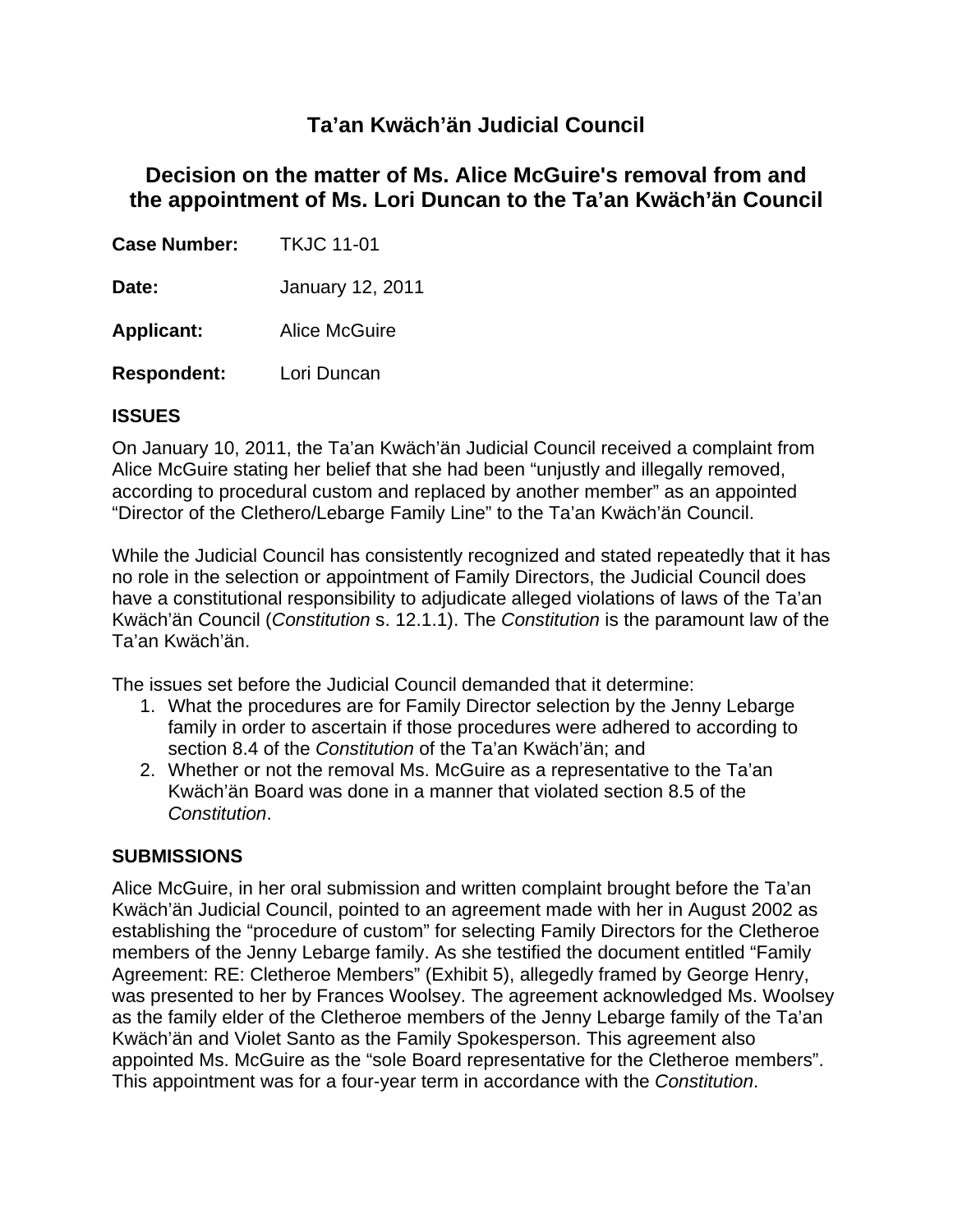Ms. McGuire further stated in her complaint and submission that she had to negotiate the addition of Ms. Santo as spokesperson of the family and as a necessary signatory on Family Director appointments into the agreement. With the agreement and the necessary signatures in place, Ms. McGuire began a four-year term as a Family Director for the Jenny Lebarge family in 2002.

Ms. McGuire noted that her appointment as Family Director simply rolled over in 2006 into another four-year term from her initial appointment in 2002. Ms. McGuire also argued the point that the Cletheroe line of the Jenny Lebarge family had a right to one of the two positions guaranteed to this family under section 8.1.3.4 of the *Constitution*. The other position fell to the Irvine family line to appoint. Both families had the right to do this without interference from the other family lines or the Ta'an Kwäch'än Board.

Ms. McGuire offered in her Exhibits 2 and 3, her understanding of how the family lines evolved. Initially, the process was very informal but slowly evolved into its present form. She believed on the basis of her research that the family line model made its first appearance in the discussions leading up to the adoption of the 1990 Ta'an Kwäch'än *Constitution*. It is through that document that she stated that "family lines are established." However, that form was flexible. Ms. McGuire noted that members of one family line have served and could serve as representatives of the other family line if chosen to do so. As well, members of the Board representing the Jenny Lebarge family but from outside the appropriate family line have been removed when a suitable candidate from inside the particular family line has come forward, as in the case of Selma Sawyer's replacement of Roberta Austin more than a decade ago.

Ms. McGuire remarked at the end of Exhibit 2 on her explanation of family lines, and reinforced orally, that "I firmly believe that in trying to preserve our moiety system, we have consumed a great deal of time, created unnecessary stress and sickness." She later contended in her summation that while the matriarchal system of the Tutchone people "sounds great", traditionally females did not rule as chiefs. Female lines were followed, Ms. McGuire noted, as a way to maintain true blood lines for marriage purposes. She concluded her comments in Exhibit 2 with the statement: "It's now time for the citizens of Ta'an Kwäch'än to consider going into a complete democratic process of electing all TK government leaders, as we have proven to ourselves that OUR WAY, doesn't work."

In her complaint, Ms. McGuire noted that after the swearing in of Ms. Duncan as a Director on January 5, 2011 to replace her, she voluntarily stepped down. This was, as she stated, in order for a quorum on the Ta'an Kwäch'än Board to be maintained and the business of the Ta'an Kwäch'än to be attended to without delay. This was despite a protest in December by Ms. Santo that Ms. Duncan's appointment was not valid without her signature as the Family Spokesperson (Exhibit 4). Ms. Duncan's swearing in, which Ms. McGuire regarded as invalid without Ms. Santo's signature, triggered her complaint.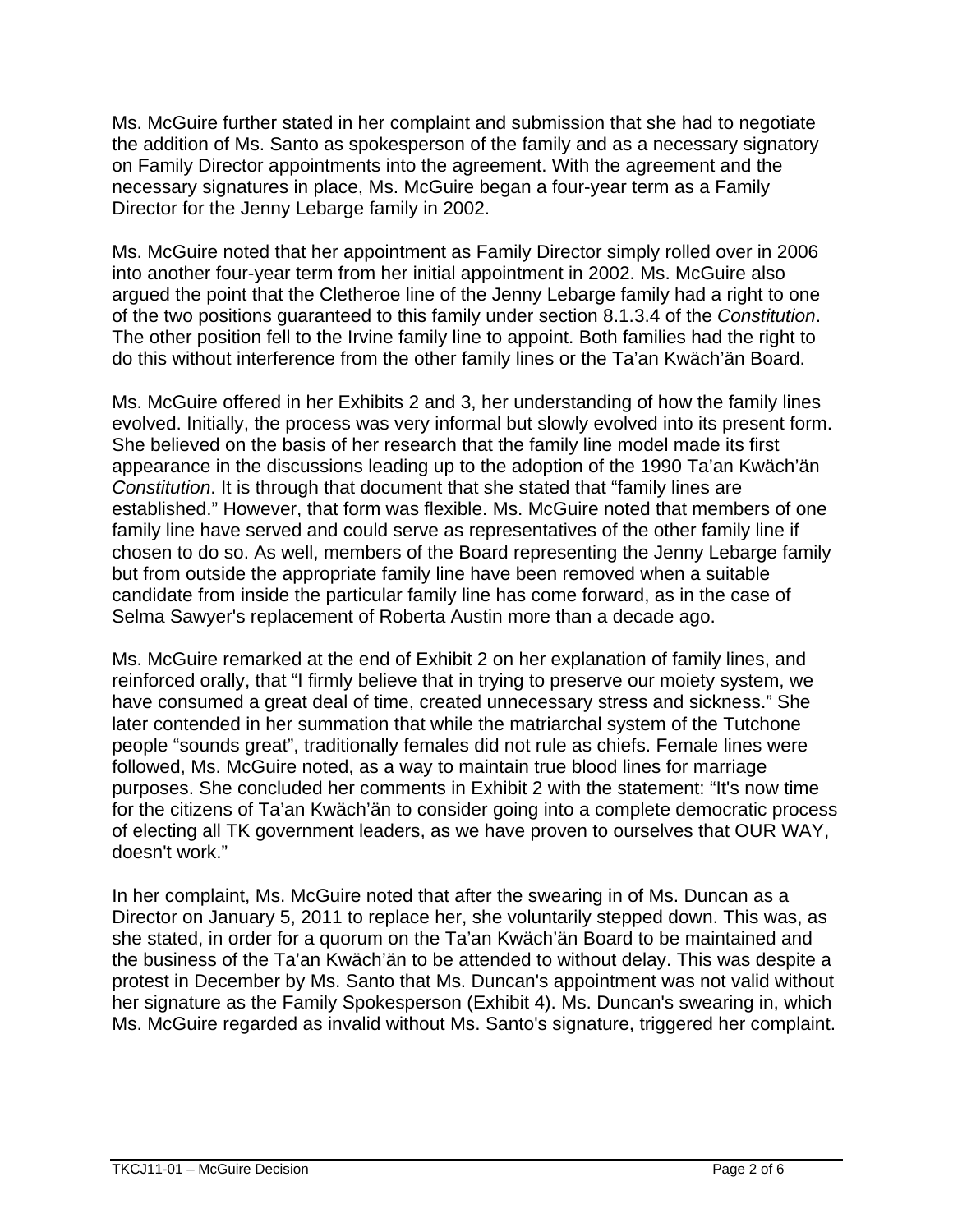Ms. McGuire additionally believed that a September 21, 2010 "pact" made with Ms. Woolsey and Ms. Duncan, which stated that she would consider stepping down in March, 2011 until she was legally replaced, should hold. In her discussion of remedy, Ms. McGuire believes that Ms. Duncan should be suspended until her complaint is resolved.

## **Duncan argument**

Ms. Duncan, in response, noted in Exhibit 6 that there are a number of possible family lines emanating from the marriage of Jenny Lebarge (KuaalMaa) and Lebarge Billy, not just the Cletheroe and Irvine family lines. They had 10 children, eight of whom survived to adulthood. Ms. Duncan asked why these other lines weren't considered as well in determining Board representation. Ms. Duncan stated that the fact is that the two seats on the Ta'an Kwäch'än Board are indeed for the whole Jenny Lebarge family, not any particular line of it.

While not disputing Ms. McGuire's contribution to the Ta'an Kwäch'än Board, Ms. Duncan did dispute the existence of family lines as interpreted by Ms. McGuire. She noted as well that in Exhibit 2 both family directors in 1997 were from the Clethero line. As for the selection of a family director, the custom and tradition point to the eldest matriarch of the family, who currently is Frances Woolsey, as the person whose signature is needed to appoint a family director for a four-year term to the board and no other.

Ms. Duncan also argued that the role of Family Spokesperson did not exist within the Jenny Lebarge family. She suggested that there was no valid agreement ever with Ms. Santo and that the Jenny Lebarge family does not recognize role of a Family Spokesperson. Certainly from her perspective, no signature was required from Ms. Santo to confirm the appointment of a family director.

Ms. Duncan stated that the 2002 agreement was not valid. She believed that Ms. Woolsey had been coerced into signing it. Even if it was not a pressured agreement, Ms. Duncan contended it would have expired in 2006.

A letter addressed to the Chief and Board of Directors of the Ta'an Kwäch'än Council dated November 27, 2010 (Exhibit 9) and signed solely by Ms. Frances Woolsey, stated that the Jenny Lebarge family had removed Ms. McGuire from the Board. It affirmed that a replacement "has been assigned." It also referred to a meeting held in September, 2010, which agreed to allow a transition period from Ms. McGuire's tenure on the Board to Ms. Duncan's assumption of that Family Director role until the end of March, 2010, but that "[I]t has now been decided that a transition period is not necessary." The letter ended by thanking Ms. McGuire for "her many years of dedicated service."

In her summation, Ms. Duncan noted that the Jenny Lebarge family did not really have a process for removing a sitting Family Director under Section 8.5 of the *Constitution*. She concluded that, without this, it was up to the family matriarch to decide. Ms. Duncan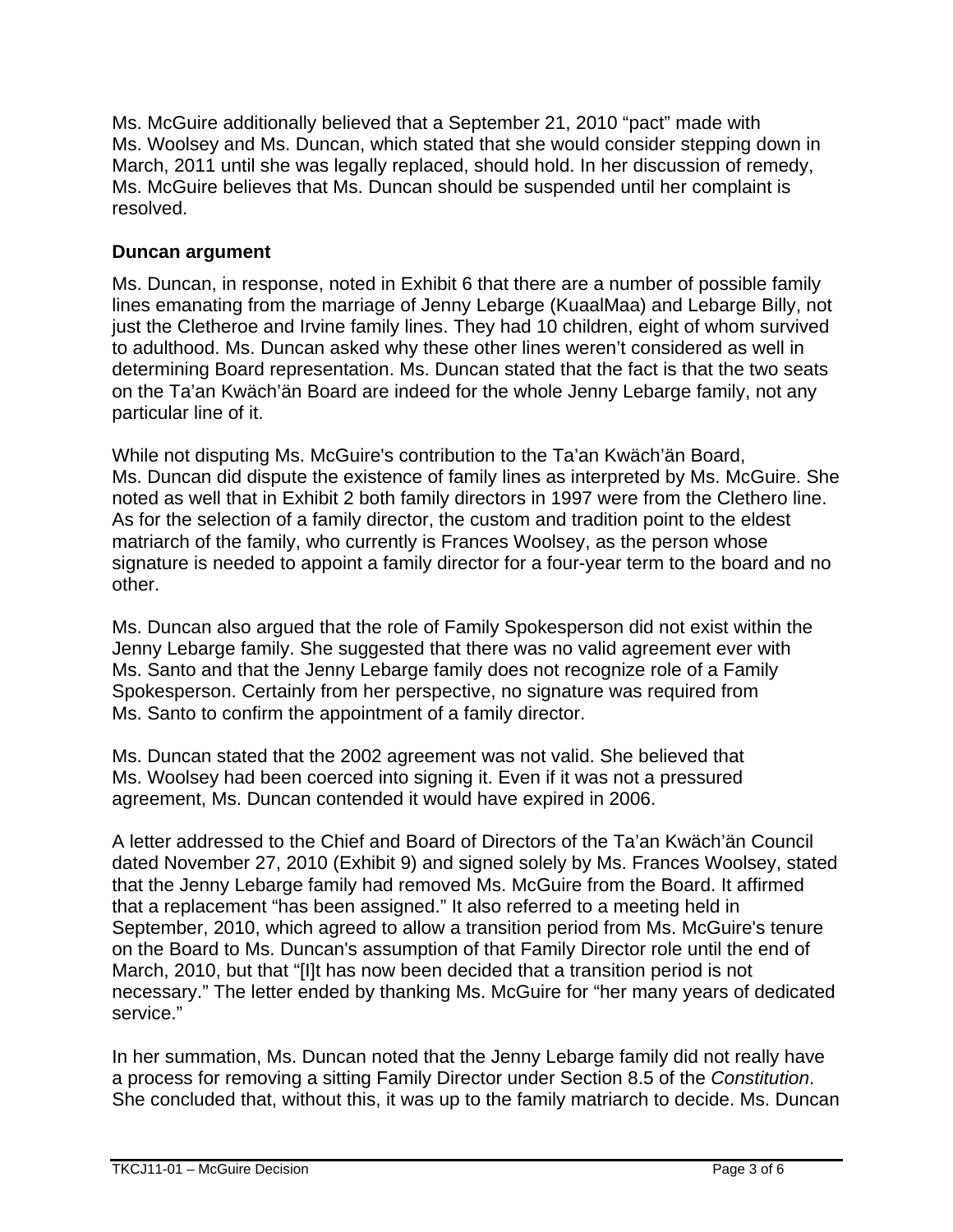stated that the Jenny Lebarge family is currently working on a written draft of a process to clearly lay out how a Family Director is named.

## **Correspondence from Chief Brenda Sam**

The Ta'an Kwäch'än Judicial Council also received several pieces of information from Chief Brenda Sam on February 24, 2011, dealing with appointments by the Jenny Lebarge family to the Ta'an Kwäch'än Council in response to its requests. Five appointment forms naming Ms. McGuire as a representative were included. These were dated July 9, 2006, November 27, 2006, February 4, 2008, July 30, 2008 and June 29, 2009. Some of these forms held several signatures in addition to Ms. Woolsey's. Two of the forms held only signatures by Ms. Woolsey, along with Ms. McGuire's. Two forms appointing Ms. Duncan to the Ta'an Kwäch'än Council in 2010 were also presented to the Judicial Council ( March 25, 2010 and April 4, 2010) but these, according to later testimony before the Judicial Council by Ms. Duncan, were not presented formally to the Ta'an Kwäch'än Council until September 2010. Each of these forms included the signature of Ms. Woolsey, along with several other signatures.

## **FINDINGS FROM SUBMISSIONS**

The current conflict over the selection process for a Family Director for the Jenny Lebarge traditional family stems from disagreement on the definition of "family lines", the application of traditional decision-making processes to new legal requirements, the interpretation of the 2002 agreement, the role of the Family Spokesperson and an overall lack of clarity in the process.

While Section 8.4 of the *Constitution* states that "Each family line shall select a Citizen of its Traditional Family" to serve as a Family Director, the unclarified term "family line" creates difficulties. It may imply various options from which a traditional family may choose to pursue in it own unique selection process. It is clear, though, that the Jenny Lebarge family has two constitutionally guaranteed seats on the Board. The argument that the Jenny Lebarge family with more than just the Clethero and Irvine family lines to consider, should have a process that grants all members the possibility of serving as a Family Director has weight.

That the term "family line" has not been explicitly defined, however, forces the Judicial Council to examine past practices. The Judicial Council notes that Family Directors in the past have at times both been from a single identified family line within the Jenny Lebarge family. The question of whether the Irvine family or Clethero family has an established "right" to one of the two constitutionally determined seats on the Ta'an Kwäch'än Board to the exclusion of others within the Jenny Lebarge traditional family is obviously weakened by this practice.

The central role of the eldest woman within the Jenny Lebarge traditional family is not disputed by the Parties to this complaint. Ms. Woolsey is the recognized matriarch of this family. As such, her input on matters of importance to the whole family is key.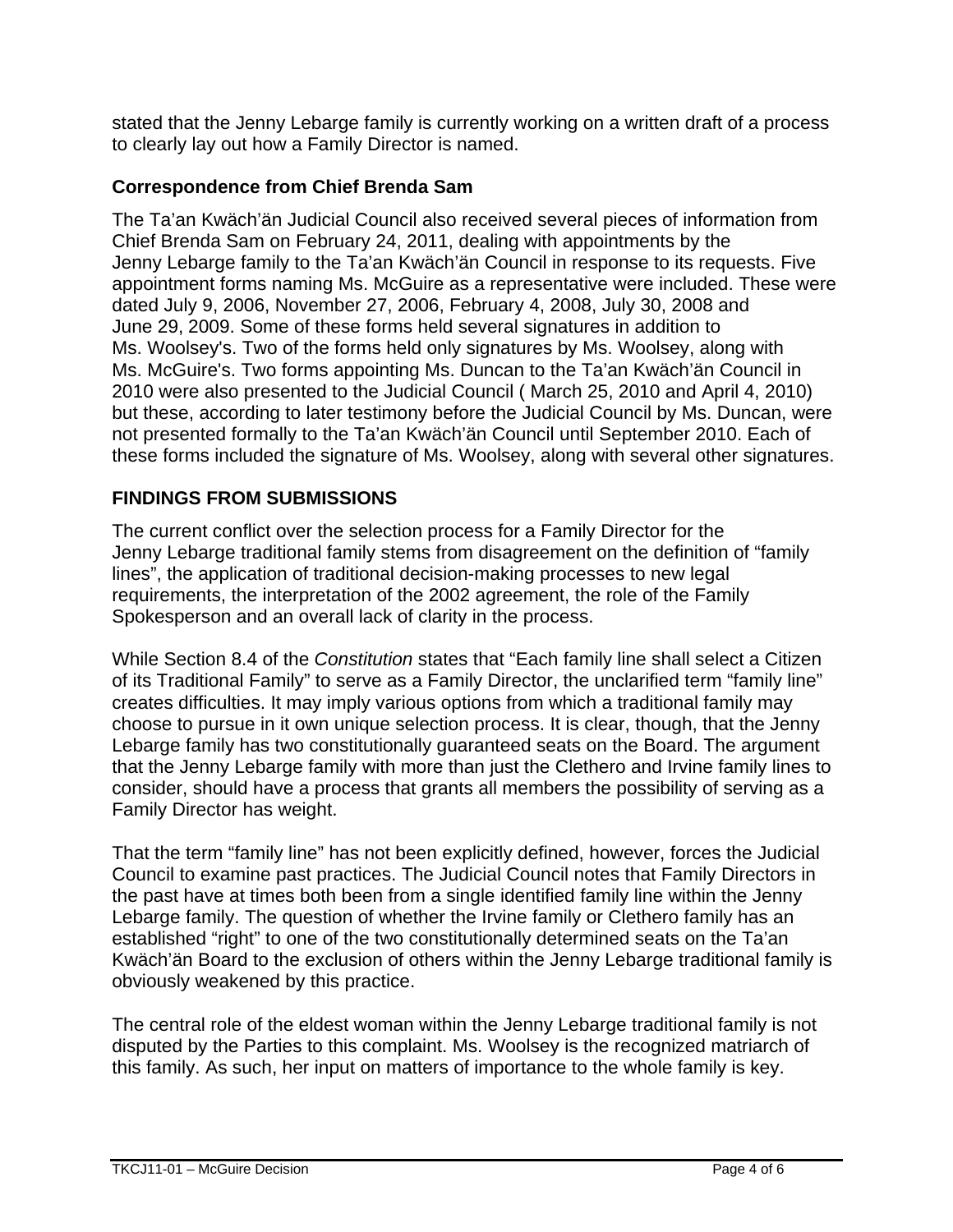The 2002 agreement did not outline a procedure for Family Director appointments beyond the appointment of Ms. McGuire to the Board in 2002. This agreement was not relied upon for subsequent reappointments of Ms. McGuire or any other Family Director appointment to the knowledge of the Judicial Council. All the appointment forms, the 2002 agreement and the November 27, 2011 note removing Ms. McGuire from her position of Family Director had Ms. Woolsey's signature on them. This compels the Judicial Council to accept the argument that the established procedure only requires the matriarch of the Jenny Lebarge family to sign the form in order for it to be considered valid under Section 8.4 of the *Constitution*. This logic extends then also to the recall of a Family Director under Section 8.5 of the *Constitution*.

The 2004 *Constitution* of the Ta'an Kwäch'än Council defines "Family Spokesperson" as "the individual selected by a Traditional Family, according to its own procedures, as its spokesperson." In the naming of a Family Spokesperson solely for the Cletheroe family line members of the Jenny Lebarge traditional family in the 2002 agreement takes this a step further, opening the possibility for multiple Family Spokespeople for any given traditional family. The 2002 agreement does not specify that the Family Spokesperson of the Cletheroe members, however named, has a role in the naming of a Family Director beyond being a signatory to the notice of Ms. McGuire's appointment to that position in 2002. The *Constitution* is mute on this point as well.

Subsequent appointment forms of Ms. McGuire do not include Ms. Santo's signature. However, the lack of Ms. Santo's signature on Ms. Duncan's appointment form in 2010 lies at the root of this complaint. The Judicial Council cannot find that the lack of Ms. Santo's signature on Ms. Duncan's appointment form in any way invalidates her appointment as a Family Director for the Jenny Lebarge family. Only one signature is absolutely required, and that is of the family matriarch, Ms. Woolsey.

## **Judge Hume**

Judge Hume took the opportunity at the closing of the hearing to offer his thoughts on the importance of healing and respect. If the aduli, the traditional laws and customs of the Tutchone people, are to be adhered to, it demands respect for the role of the traditional family elder. This core tradition must not be sacrificed in challenging times. When stress and conflict create breaks in family relations, it is again necessary to consider traditional practices for healing them. The kokon, a gathering seeking forgiveness or a potlatch for overcoming grievances, should be considered as a way to assist in the healing process within the Jenny Lebarge traditional family.

## **End Notes**

Ms. McGuire remarked in the hearing on the matter that an inability to work within the traditional system possibly pointed to the need to "go fully democratic." Ms. Duncan noted that the Jenny Lebarge family is currently working on a written draft of a process to clearly lay out how a Family Director is named. Both of these individuals point to the need for greater clarification and possible change in the way that the choice is made and understood. Transparency and openness within the Jenny Lebarge traditional